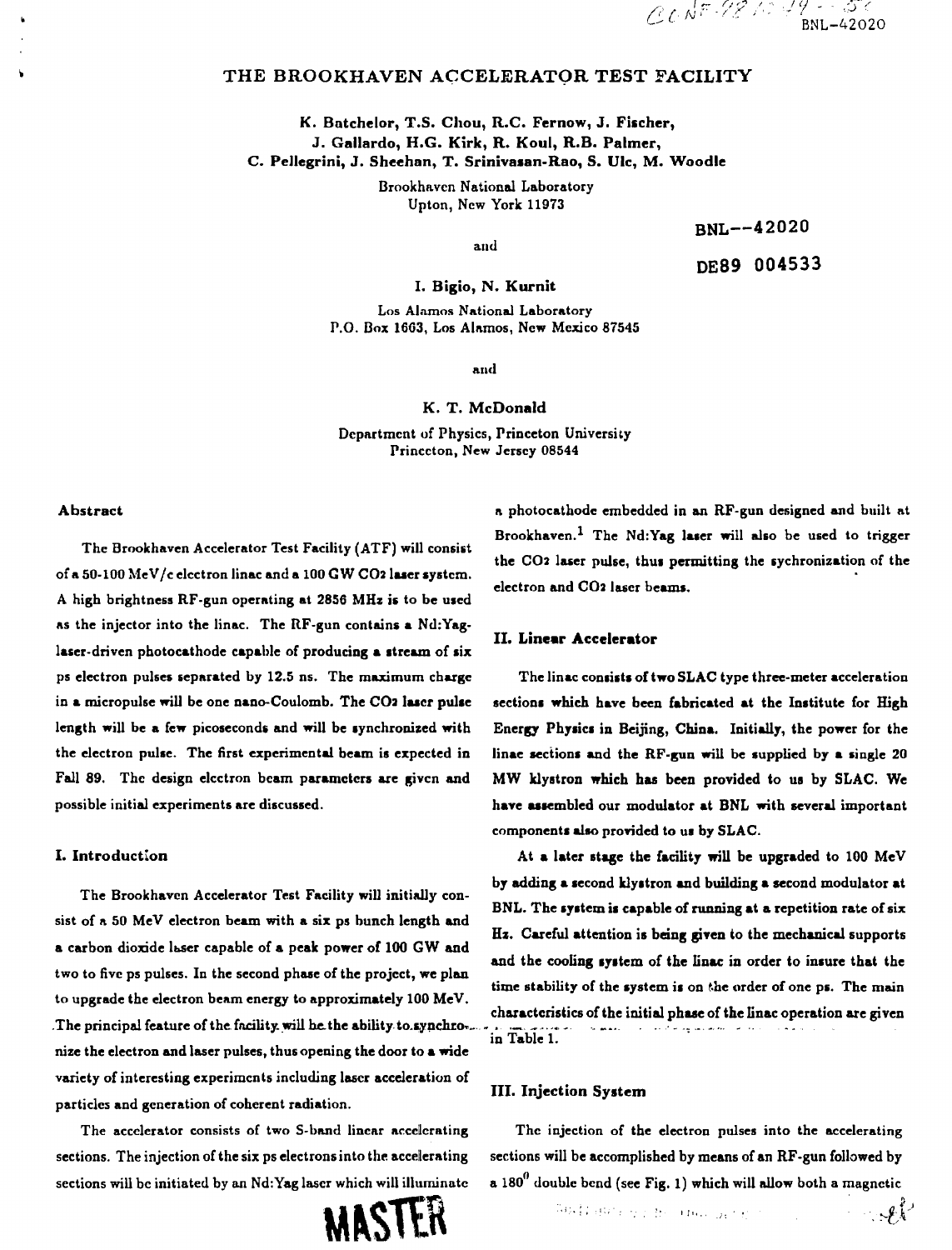**comprcssionof tho electron bunches and convenient access to the photocathode by the Nd.Yag laser brnin.**

The RF-gun is based on a design in which a photocathode **is incorporated in the end wall of an RF-cavity. In our design,** the RF-cavity consists of a disc-londed,  $1<sub>2</sub><sup>1</sup>$  cell cavity which is filled with a  $\pi$ -mode 2.856 GHz standing-wave. The disc walis **are two cm thick with a radius of curvature of one cm. This was found to be a reasonable approximation of the ideal cell wall shape nccccssary to linearize the radial electric and magnetic forces as the electron beam passes through the apertures. We require that (he RF-induccd cmittancc growth be minimized as the electron bunch traverses the gun. Power is coupled to the gun by directly attaching a waveguide to the sidewnll of the gun cavity. Since the circulating magnetic lines of the TEio mode within the waveguide match the sense of the circulating magnetic** field lines of the  $\pi$ -mode within the gun, a strong coupling to *the* **T-modc is effected while the zero-mode is suppressed. The parameters of the RF-gun are given in Table 2. Details of the design of the gun have been previously published.**

We anticipate operating the gun in two distinct modes: (1) **a high-intensity mode, and (2) a low-intensity mode. A study of beam properties and techniques for producing a low-intensity and low-emittance beam similar to our planned beam has been previously published.**

**In order to maximize the brightness of the emitted electron beam in the high-intensity mode, we have adopted a strategy which places a strong electric field near the photocathodc in order to quickly accelerate the electrons before the self-fields can result in emittance blow-up. For the BNL RF-gun, the peak axial electric fields are 100 MV/m and the space-charge effects are minimal after the electron bunch is beyond one cm from the photocathode. Extensive modeling'\* has been done in order to understand the beam dynamics of our RF-gun.**

**In the early stages of our RF-gun program, a thermionic cathode will be used to permit us to study the properties of** the RF-gun immediately. In Table 3 we list the expected beam **parameters from all modes of RF-gun operation including that with the thermionic cathode.**

# **IV. Laser and Photocathode**

**An important design criterion for our RF-gun is the ability to replace conveniently the photocathode surface within the RFcavity. The cathode material will be deposited on a removable 1.2 cm radius plug in the end face of the gun. An RF-choke joint**

**is used to avoid direct electrical contact between the plug and the cavity walls which could cause sparking during the operation of the gun with electric fields of up to 100 MV/m.**

**The future demands of our experimental program require the photocathode to have a picosecond response time, good quantum efficiency, good mechanical stability, and low intrinsic** emittance.<sup>5</sup> In the initial operation we will use a yttrium cathode **utilizing its robust mechanical properties. The work function of yttrium is about 3.1 eV and it will be illuminated by cither a frequency-quadrupled (4.65 eV) or -tripled (3.5 eV) Nd:Yag laser depending on the requirements of the experiments. In a later phase of the program, a CslSb cathode may also be used.**

**The laser-driven photocathode will allow great flexibility for running a wide variety of experiments. The electron pidse length can be conveniently formed by shaping the pulse from the Nd:Ya^ laser. The intensity of the beam will be varied by changing the radius of the laser spot size on the photocathode surface. A highintensity beam of one nano-Coulomb per pulse can be formed by illuminating the cathode surface with a six mm spot size laser beam, while a low-intensity, low-emittance beam will ensue when** the spot size is reduced to as little as  $40 \,\mu \mathrm{m}$ .

**The Nd:Yag laser will be driven at 40.8 MHz by stepping down the 2856 MHz RF drive for the linac and RF-gun by a factor of 70. This permits synchronization of the laser pulse on the photocathode with the oscillating fields within the RFgun. Further, the Nd:Yag laser pulse will be shaped and used to** initiate the CO2 laser pulse which will then be amplified to peak **powers of 100 GW. This will allow a wide class of experiments based on the coincidence of the electron beam with the CO2 laser beam.**

#### **V, Experiments**

**Several experiments are being discussed which can exploit the unique features of the BNL ATF. The initial experiment will study the principles of laser acceleration and focusing of particles by illuminating various open structures with the 10** *fim* **wavelength light of a CO2 laser. Such a program requires the developement of techniques to produce micro-structures with dimensions equal to the characteristic wavelength of the laser and thus support electromagnetic fields. These techniques are currently being developed at Brookhaven National Laboratory.<sup>6</sup>**

**Another approach to the acceleration of particles is being considered using the inverse free electron laser principle. Using the COJ laser and a 60 cm long undulator it would be possible to double the electron beam energy to 100 MeV.**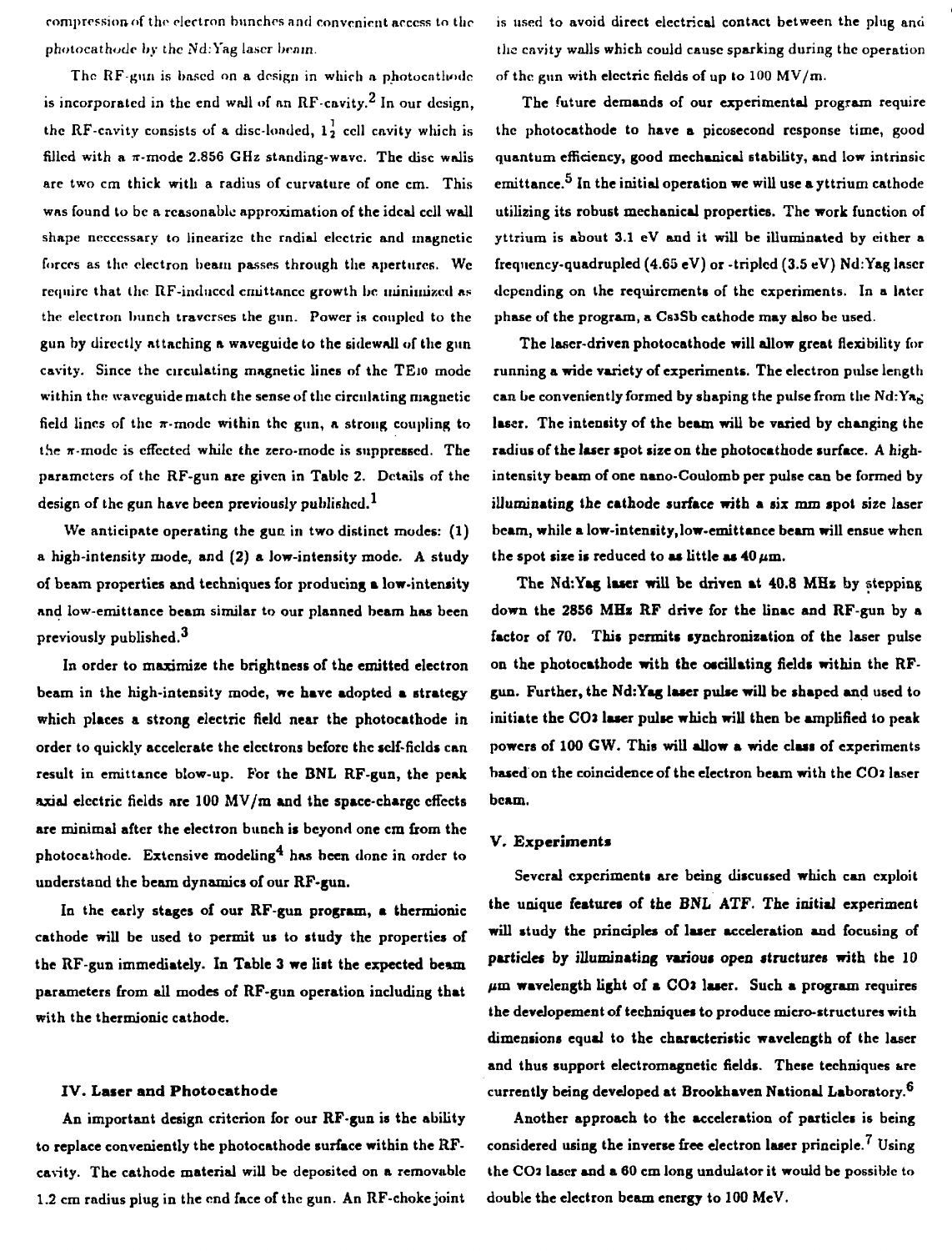**A seomd class irf experiments which utilizes the high intensity** electron beam would be Free Electron Laser experiments. With **(In- 50 MeV beam ami a conventional uudulator one can produce an Infrared FEL. Studies are also under way to consider ways fot building a soft x-ray FEL.<sup>8</sup>**

**Other experiments being discussed include the study of switched-powcr devices for the acceleration of particles, the nonlinear dynamics of electrons in an intense electromagnetic field/ and the production pico-second light from the backward Compton scattering of laser light off an electron pulse.**

## **Acknowledgements**

**This research was supported in part by the U.S. Department of Energy under contract DE-ACO2-76-CH00016.**

#### **References**

- **1. K. Batchelor, 11. Kirk, J. Sheehan, M. Woodle and K.McDonald, Proceedings of the European Particle Accelerator Conference, Rome, Italy, June 7-12, 1988.**
- **2. John S. Fraser and Richard L. Sheffield, IEEE Journal of quantum Electrouics, Vol. 23, No. 9, (1987), 1489.**
- **3. G.A. Locw, R.H. Miller, and C.K. Sinclair, "The SLAC Low Emittancc Accelerator Test Facility", 1986 Linear Accelerator Conference Proceedings, SLAC 303.**
- **4. K. T. McDonald, Submitted to IEEE Transactions on Electron Devices (1988).**
- **5. J. Fischer and T. Srinivasan-Rao, "Short-Pulse High-Curent-Dcnsity Photoemission in High Electric Fields", Proceedings of the Workshop on New Developments in Particle Acceleration Techniques, Orsay, France, S. Turner, Editor, Vol. I, (1987)506, (CERN 87-11, ECFA 87-110).**
- **6. John D. Warren, "Material Considerations in the Microfabrication of Grating Microstructures for use in a Laser-Powered Linear Accelerator", Mat. Res. Soc. Symp. Proceedings, Vol. 70 (1987)129.**
- **7. E.D. Courant, C. Pellegrini and W. Zakowicz, "High-energy inverse free-electron laser accelerator", Physical Review A, Vol.32, (1985)2813.**
- **8. C. Pellegrini, "Progress toward a soft x-ray FEL", Proceedings of the 9th International Conference on Free Electron Lasers, Williamsburg, Virginia, September 14-18,1987.**
- **9. Richard C. Fernow,** *E.G.* **Kirk, I.J. Bigio, N.A. Kurnit, K.D. Bonin, K.T. McDonald, and D.P. Russell "Proposal for an Experimental Study of Nonlinear Thomson Scattering", DOE/ER/3072-39 (1986).**

# **DISCLAIMER**

employees, makes any warranty, express or implied, or assumes any legal liability or responsi-<br>bility for the accuracy, completences or smoot the sames any legal liability or responsi*n s* **e** *e ec***<sub><b>***no***</sub>**</sub> This report was prepared as an account of work sponsored by an agency of the United States bility for the accuracy, completeness, or usefulness of any information opposed. process disclosed, or represents that its use would not infringe privately owned rights. Referprocess usclosed, or represents that its use would not infringe privately owned rights. Reference herein to any specific commercial product, process, or service by trade name, trademark, manufacturer, or otherwise does not manufacturer, or otherwise does not necessarily constitute or imply its endorsement, recomand opinions of authors curve is a **participally of the United States** Government or any agency thereof. The United States Government or any agency thereof. United States Government or any agency thereof.

à.